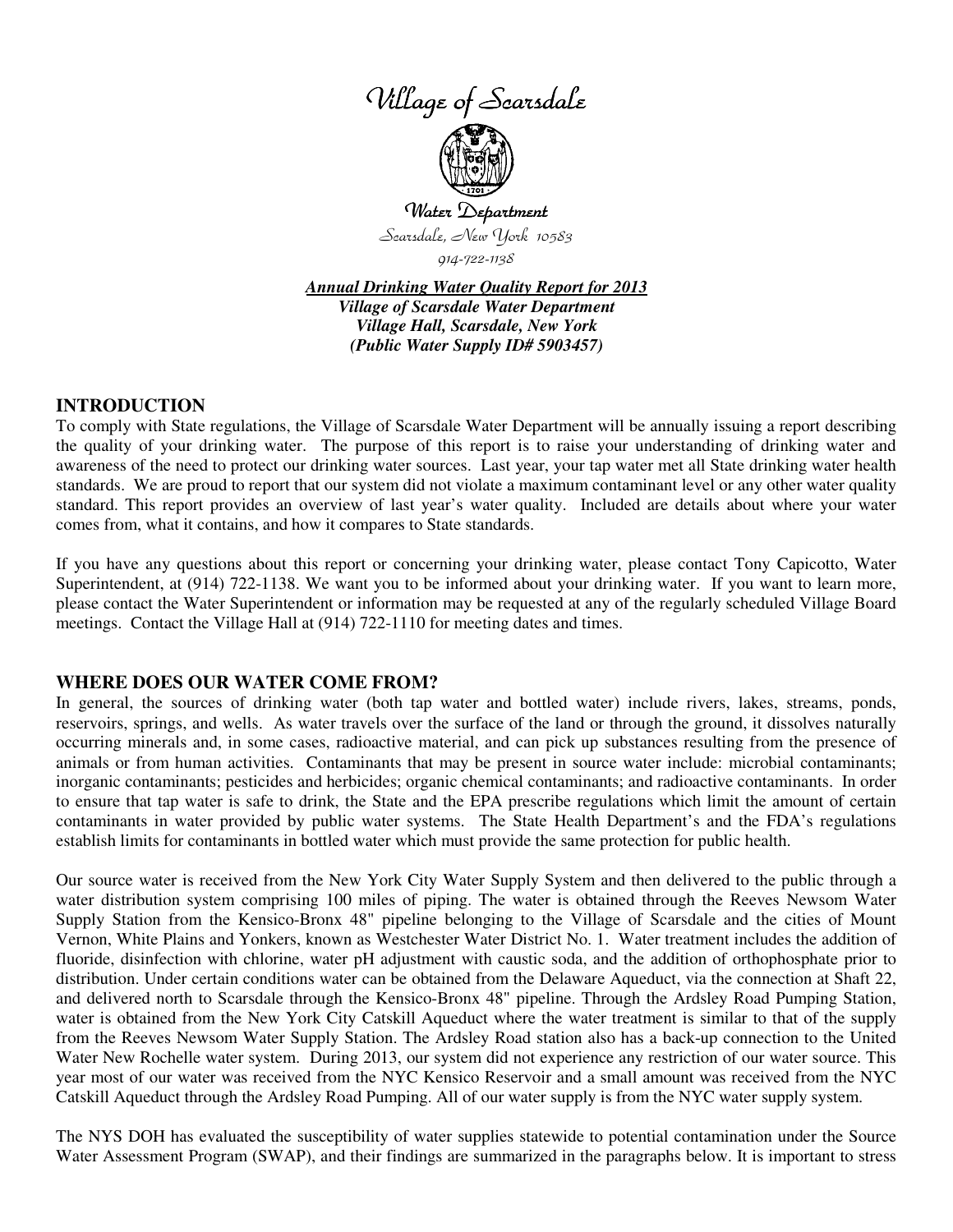that these assessments were created using available information and only estimate the potential for source water contamination. Elevated susceptibility ratings do not mean that source water contamination has or will occur for this Public Water Supply (PWS). This PWS provides treatment and regular monitoring to ensure the water delivered to consumers meets all applicable standards.

Scarsdale obtains water from the New York City water supply system. Water comes from the Catskill/Delaware watersheds east of the Hudson River and/or from the Croton watershed in Putnam and Westchester counties. The New York City Department of Environmental Protection (DEP) implements a series of programs to evaluate and protect source water quality within these watersheds. Their efforts focus on three important program areas: the enforcement of strengthened Watershed Rules and Regulations; the acquisition and protection of watershed lands; and implementation partnership programs that target specific sources of pollution in the watersheds.

Due to these intensive efforts, the SWAP methodologies applied to the rest of the state were not applied for this PWS. Additional information on the water quality and protection efforts in these New York City watersheds can be found at NYCDEP's web site www.nyc.gov/html/dep/html/watershed\_protection/index.shtml.

Specifically, Scarsdale obtains its water from the Catskill/Delaware watersheds east of the Hudson. The reservoirs in this mountainous rural area are relatively deep with little development along their shorelines. The main water quality concerns associated with land cover is agriculture, which can contribute microbial contaminants, pesticides, and algae producing nutrients. There are also some potential contamination concerns associated with residential lands and associated wastewater discharges. However, advanced treatments which reduce contaminants are in place for most of these discharges. There are also a number of other discrete facilities, such as landfills, chemical bulk storages, etc. that have the potential to impact local water quality, but large significant water quality problems associated with these facilities are unlikely due to the size of the watershed and surveillance and management practices.

# **FACTS AND FIGURES**

The Scarsdale Water System is owned and operated by the Village of Scarsdale. Water Service is provided to the Village of Scarsdale, Eastchester Water District No. 1 and some homes in Mamaroneck, New Rochelle and Greenburgh. Our water system serves an estimated population of 20,608 through 5,800 service connections. The total water delivered in 2013 was 1.187 billion gallons. The daily average of water treated and pumped into the distribution system was 3.25 million gallons per day. Our highest single day was 6.932 million gallons. The amount of water delivered to customers, (metered), was 0.942 billion gallons. This leaves the total for unbilled water, (formerly known as unaccounted for water) at 245 million gallons, (20.6 % of the total amount delivered). Unbilled water is a result of many factors. Losses arise from ruptured water mains, hydrants struck by automobiles, service line leaks, fire protection and training, testing of water meters, use of unmetered water for construction purposes and the unmetered water used for flushing water mains. In 2013 water customers were charged \$1.95 per 100 cu ft, (or \$2.61 per 1,000 gallons), for water used up to 5,000 cu ft per quarter and \$6.83 per 100 cu ft, (or \$9.13 per 1,000 gallons), for water used above 5,000 cu ft per quarter. The annual average water charge per user was \$588.

## **ARE THERE CONTAMINANTS IN OUR DRINKING WATER?**

As the State regulations require, we routinely test your drinking water for numerous contaminants. These contaminants include: total coliform, turbidity, inorganic compounds, nitrate, nitrite, lead and copper, volatile organic compounds, total trihalomethanes, haloacetic acids, and synthetic organic compounds. Some of the compounds we analyzed for were detected in your drinking water; however, these contaminants were detected below the level allowed by the State. The table presented below depicts which compounds were detected in your drinking water. The State allows us to test for some contaminants less than once per year because the concentrations of these contaminants do not change frequently. Some of our data, though representative, are more than one year old.

It should be noted that all drinking water, including bottled drinking water, may be reasonably expected to contain at least small amounts of some contaminants. The presence of contaminants does not necessarily indicate that water poses a health risk. More information about contaminants and potential health effects can be obtained by calling the EPA's Safe Drinking Water Hotline (800-426-4791) or the Westchester County Health Department at (914) 813-5000.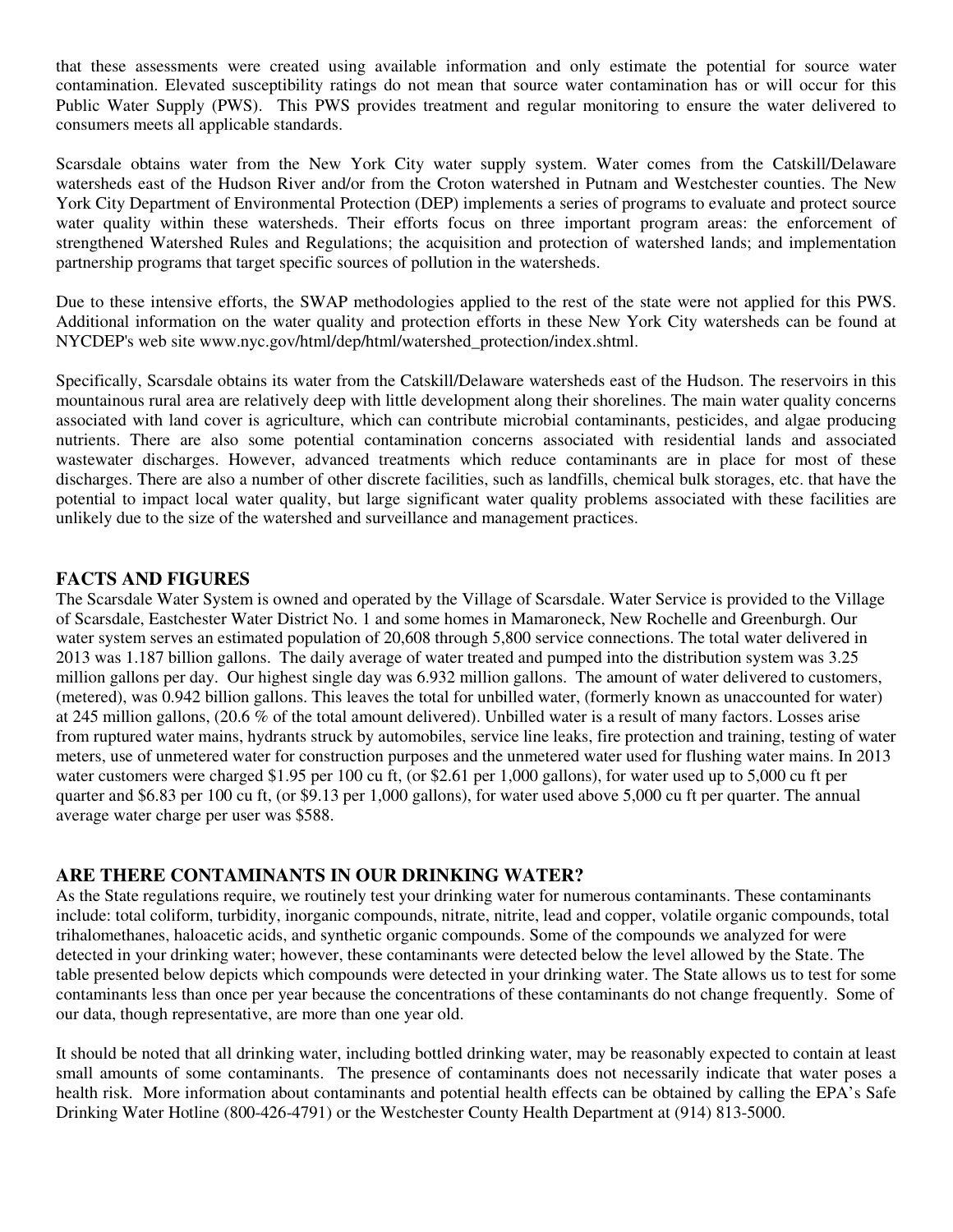#### **TABLE OF DETECTED CONTAMINANTS:**

|                                                                                                                         |           |                            | Level Detected             | Unit            |             | Regulatory      |                                                                                                            |
|-------------------------------------------------------------------------------------------------------------------------|-----------|----------------------------|----------------------------|-----------------|-------------|-----------------|------------------------------------------------------------------------------------------------------------|
|                                                                                                                         | Violation | Date of                    | (Average)                  | Measure-        |             | Limit           | Likely Source of                                                                                           |
| Contaminant                                                                                                             | Yes/No    | Sample                     | (Range)                    | ment            | <b>MCLG</b> | (MCL, TT or AL) | Contamination                                                                                              |
| <b>Inorganic Chemical Contaminants (Distribution System):</b>                                                           |           |                            |                            |                 |             |                 |                                                                                                            |
| Alkalinity as CaCO3                                                                                                     | No        | 04/09/13                   | 16.7                       | mg/l            | N/A         | N/A             | Erosion of natural deposits                                                                                |
| Aluminum                                                                                                                | No        | 04/09/13                   | 49.1                       | $\frac{u g}{l}$ | N/A         | N/A             | Erosion of natural deposits                                                                                |
| Barium                                                                                                                  | No        | 04/09/13                   | 17.9                       | ug/l            | 2000        | 2000            | Erosion of natural deposits                                                                                |
| Calcium as CaCO3                                                                                                        | No        | 04/09/13                   | 16                         | mg/l            | N/A         | N/A             | Erosion of natural deposits                                                                                |
| Calcium                                                                                                                 | No        | 04/09/13                   | 6.23                       | mg/l            | N/A         | N/A             | Erosion of natural deposits                                                                                |
| Chloride                                                                                                                | No        | 04/09/13                   | 8.17                       | mg/l            | N/A         | 250             | Erosion of natural deposits                                                                                |
| Chlorine residual                                                                                                       | No        | Daily                      | 1.31<br>$0.50 - 1.76$      | mg/l            | N/A         | 4               | Water additive used to control microbes                                                                    |
| Color, Apparent                                                                                                         | No        | 04/09/13                   | 1                          | units           | N/A         | 15              | Natural color may be caused by decaying                                                                    |
| Copper                                                                                                                  | No        | 04/09/13                   | 24.2                       | ug/l            | 1300        | 1300            | leaves, plants and soil organic matter<br>Erosion of natural deposits &                                    |
| Fluoride                                                                                                                | No        | Daily                      | 0.69                       | mg/l            | N/A         | 2.2             | corrosion of household plumbing<br>Water Additive which promotes strong teeth                              |
| Hardness                                                                                                                | No        | 04/09/13                   | $0.02 - 1.56$<br>22        | mg/l            | N/A         | N/A             | Erosion of natural deposits                                                                                |
| Iron                                                                                                                    | No        | 04/09/13                   | 51.7                       | ug/l            | N/A         | 300             | Erosion of natural deposits                                                                                |
| Magnesium                                                                                                               | No        | 04/09/13                   | 1460                       | $\frac{u g}{l}$ | N/A         | N/A             | Erosion of natural deposits                                                                                |
|                                                                                                                         | No        | 04/09/13                   | 9.7                        |                 | N/A         | 300             | Erosion of natural deposits                                                                                |
| Manganese                                                                                                               |           |                            | 0.19                       | ug/l            |             |                 |                                                                                                            |
| Nitrate                                                                                                                 | No        | 04/09/13                   |                            | mg/l            | 10          | 10              | Runoff from fertilizer use                                                                                 |
| Orthophosphates                                                                                                         | No        | 04/09/13                   | 0.765                      | mg/l            | N/A         | N/A             | Water additive which reduces water corrosivity                                                             |
| pН                                                                                                                      | No        | Daily                      | 7.19<br>$6.7 - 7.5$        | Units           | N/A         | N/A             |                                                                                                            |
| Sodium $(5)$                                                                                                            | No        | 04/09/13                   | 7.73                       | mg/l            | See note 5  | 20              | Erosion of natural deposits                                                                                |
| Nickel                                                                                                                  | No        | 04/09/13                   | 0.79                       | ug/l            | N/A         | N/A             | Erosion of natural deposits                                                                                |
| Sulfate, Potable                                                                                                        | No        | 04/09/13                   | 4.46                       | mg/l            | N/A         | 250             | Erosion of natural deposits                                                                                |
| <b>Total Dissolved Solids</b>                                                                                           | No        | 04/09/13                   | 38.0                       | mg/l            | N/A         | N/A             | Metals & salts naturally                                                                                   |
|                                                                                                                         |           |                            |                            |                 |             |                 | occurring in the soil                                                                                      |
| Turbidity (1)                                                                                                           | No        | Daily                      | 0.72<br>$0.30 - 2.60$      | NTU             | N/A         | 5               | Soil erosion & stream sediments                                                                            |
| Zinc                                                                                                                    | No        | 04/09/13                   | 2.7                        | ug/l            | N/A         | 5000            | Naturally occurring                                                                                        |
| Lead & Copper Contaminant -<br>System Wide Sampling – (every three years in the Distribution System):<br>$\mathbf{0}$   |           |                            |                            |                 |             |                 |                                                                                                            |
| Lead $(3)$                                                                                                              | No        | 06-08/12                   | 7.7<br>$<$ LOQ $-$ 33.5    | $\frac{u g}{l}$ |             | 15              | Erosion of natural deposits &<br>corrosion of household plumbing                                           |
| Copper $(2)$                                                                                                            | No        | 06-08/12                   | 391                        | ug/l            | 1300        | 1300            | Erosion of natural deposits &                                                                              |
|                                                                                                                         |           |                            | $16 - 747$                 |                 |             |                 | corrosion of household plumbing                                                                            |
| <b>Organic Chemical Contaminants (Distribution System):</b>                                                             |           |                            |                            |                 |             |                 |                                                                                                            |
| Total Trihalomethanes – Quarterly Stage 1 & 2 DBP Sampling $(4)$                                                        |           |                            |                            |                 |             |                 |                                                                                                            |
|                                                                                                                         |           | No Jan Apr. Jul. Oct 35.25 |                            | $\frac{u g}{l}$ | N/A         | 80              | By-product of drinking water disinfection needed                                                           |
|                                                                                                                         |           | 2013                       | $29.25 - 35.25$            |                 |             |                 | to kill harmful organisms. TTHMs are formed when<br>source water contains large amounts of organic matter. |
| Haloacetic Acids – Quarterly & Stage 1 & 2 DBP Sampling (4)                                                             |           |                            |                            |                 |             |                 |                                                                                                            |
|                                                                                                                         |           | No Jan Apr. Jul. Oct       | 43.75                      | $\frac{u g}{l}$ | N/A         | 60              | By-product of drinking water disinfection                                                                  |
|                                                                                                                         |           | 2013                       | $26.25 - 43.75$            |                 |             |                 | needed to kill harmful organisms                                                                           |
| Water Quality Parameter Samples (twice per month):                                                                      |           |                            |                            |                 |             |                 |                                                                                                            |
| pН                                                                                                                      | No        | 2x per mo.                 | 6.8                        | Units           | N/A         | N/A             |                                                                                                            |
|                                                                                                                         |           |                            | $6.43 - 8.33$              |                 |             |                 |                                                                                                            |
| Conductance                                                                                                             | No        | $2x$ per mo.               | 72<br>$60 - 80$            | umhos/cm N/A    |             | N/A             |                                                                                                            |
| Alkalinity as CaCO3                                                                                                     | No        | $2x$ per mo.               | 15.0<br>$10.6 - 21.8$      | mg/l            | N/A         | N/A             | Erosion of natural deposits                                                                                |
| Calcium                                                                                                                 | No        | 2x per mo.                 | 6.31                       | mg/l            | N/A         | N/A             | Erosion of natural deposits                                                                                |
|                                                                                                                         |           |                            | $5,600 - 6,960$            |                 |             |                 |                                                                                                            |
| Orthophosphate                                                                                                          | No        | $2x$ per mo.               | 0.323<br>$<$ LOQ $-$ 0.563 | mg/l            | N/A         | N/A             | Water Additive which reduces water corrosivity                                                             |
|                                                                                                                         |           |                            |                            |                 |             |                 |                                                                                                            |
| <b>Organic Chemical Contaminants (Source Water - Kensico Reservoir):</b>                                                |           |                            |                            |                 |             |                 |                                                                                                            |
| <b>Total Trihalomethanes</b>                                                                                            | No        | 10/15/13                   | 2.48                       | $\frac{u g}{l}$ | N/A         | 80              | By-product of drinking water disinfection needed<br>to kill harmful organisms. TTHM's are formed when      |
| source water contains large amounts of organic matter.<br>Radiological Contaminants (Source Water - Kensico Reservoir): |           |                            |                            |                 |             |                 |                                                                                                            |
| Gross Alpha Particle                                                                                                    | No        | 10/15/13                   | 3.92                       | pci/l           | N/A         | 15              | Decay of natural deposits & manmade emissions                                                              |
| Gross Beta Particle                                                                                                     | No        | 10/15/13                   | 0.69                       | pci/l           | N/A         | 50              | Erosion of natural deposits                                                                                |
| Combined Radium 226<br>and Radium 228                                                                                   | No        | 10/15/13                   | 0.52                       | pci/l           | N/A         | 5               | Erosion of natural deposits                                                                                |
|                                                                                                                         |           |                            |                            |                 |             |                 |                                                                                                            |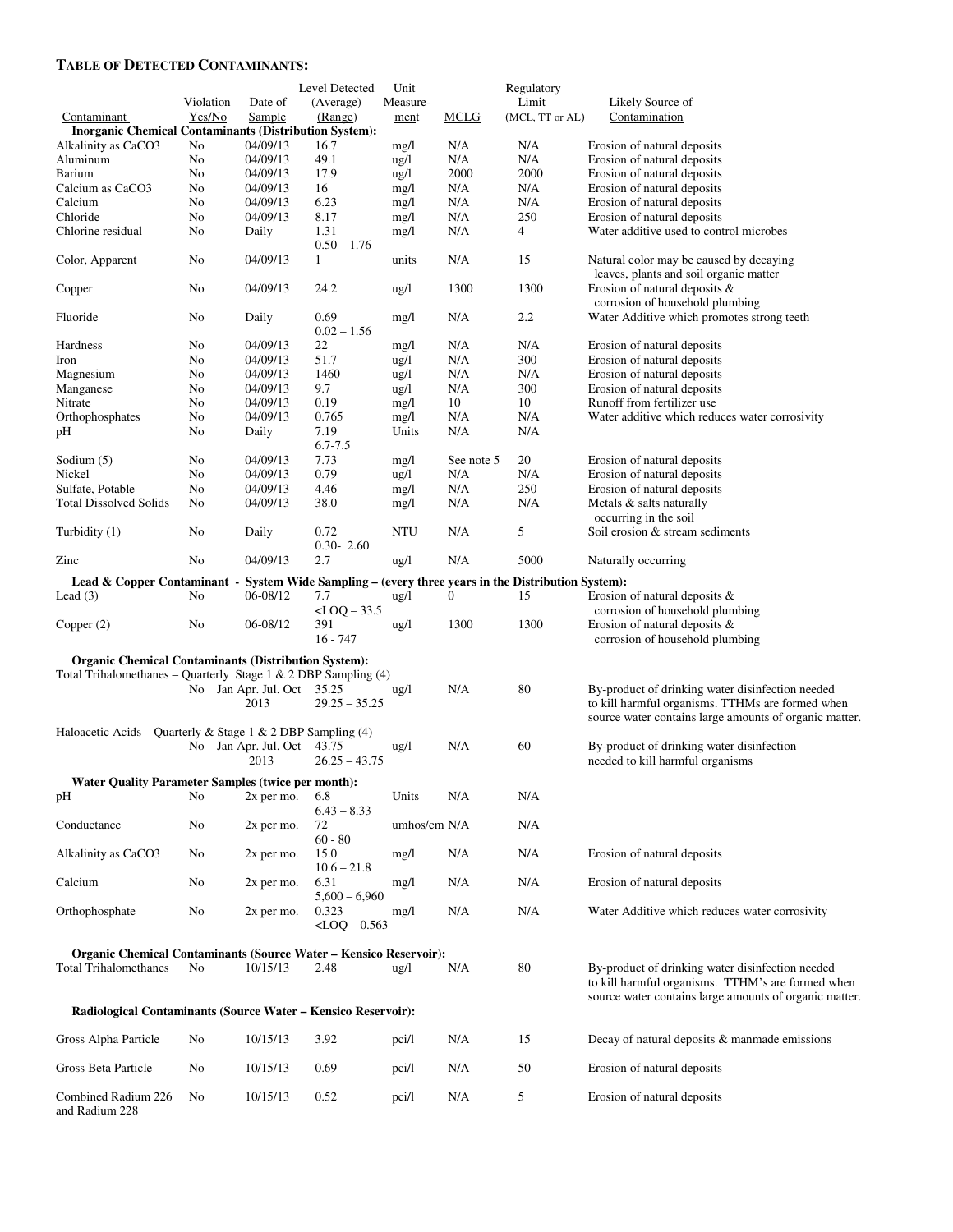#### **Notes:**

1 – Turbidity is a measure of the cloudiness of the water. We test it because it is a good indicator of water quality. High turbidity can hinder the effectiveness of disinfectants. Our highest single turbidity measurement in the distribution system for the year occurred on 5/1/13, (2.60 NTU). State regulations require that turbidity must always be below 5 NTU.

 $2 -$  The level presented represents the 90<sup>th</sup> percentile of the 30 sites tested. A percentile is a value on a scale of 100 that indicates the percent of a distribution that is equal to or below it. The  $90<sup>th</sup>$  percentile is equal to or greater than  $90\%$  of the copper values detected at your water system. In this case, thirty samples were collected at your water system and the 90<sup>th</sup> percentile value was the 27th value which was 0.391 mg/l. The action level for copper was not exceeded at any of the sites tested. The highest copper value was 0.747 mg/l.

3 – The level presented represents the 90<sup>th</sup> percentile of the 30 sites tested. A percentile is a value on a scale of 100 that indicates the percent of a distribution that is equal to or below it. The 90<sup>th</sup> percentile is equal to or greater than 90% of the lead values detected at your water

system. In this case, thirty samples were collected at your water system and the 90<sup>th</sup> percentile value was the 27th value which was 7.7 ug/l. The action level for lead was exceeded at only one of the sites tested. The highest lead value was 33.5 ug/l.

4 – This level represents the average of 20 samples taken during the year. Highest level was 40.0 ug/l for Trihalomethanes and 49.0 ug/l for Haloacetic Acids.

5 - Water containing more than 20 mg/l of sodium should not be used for drinking by people on severely restricted diets. Water containing more than 270 mg/l of sodium should not be used for drinking by people on moderately restricted sodium diets.

#### **Definitions:**

*Maximum Contaminant Level* (MCL): The highest level of a contaminant that is allowed in drinking water. MCLs are set as close to the MCLGs as feasible.

*Maximum Contaminant Level Goal* (MCLG): The level of a contaminant in drinking water below which there is no known or expected risk to health. MCLGs allow for a margin of safety.

*Maximum Residual Disinfectant Level* (MRDL): The highest level of a disinfectant allowed in drinking water. There is convincing evidence that addition of a disinfectant is necessary for control of microbial contaminants.

*Maximum Residual Disinfectant Level Goal* (MRDLG): The level of a drinking water disinfectant below which there is no known or expected risk to health. MRDLGs do not reflect the benefits of the use of disinfectants to control microbial contamination.

*Action Level*(AL): The concentration of a contaminant which, if exceeded, triggers treatment or other requirements which a water system must follow.

*Treatment Technique* (TT): A required process intended to reduce the level of a contaminant in drinking water.

*Non-Detects* (ND): Laboratory analysis indicates that the constituent is not present.

*Nephelometric Turbidity Unit* (NTU): A measure of the clarity of water. Turbidity in excess of 5 NTU is just noticeable to the average person.

*Milligrams per liter* (mg/l): Corresponds to one part of liquid in one million parts of liquid (parts per million - ppm).

*Micrograms per liter* (ug/l): Corresponds to one part of liquid in one billion parts of liquid (parts per billion - ppb).

*Nanograms per liter* (ng/l): Corresponds to one part of liquid to one trillion parts of liquid (parts per trillion - ppt).

*Picograms per liter* (pg/l): Corresponds to one part per of liquid to one quadrillion parts of liquid (parts per quadrillion – ppq).

**Picocuries per liter** (pCi/L): A measure of the radioactivity in water.

*Million Fibers per Liter* (MFL): A measure of the presence of asbestos fibers that are longer than 10 micrometers.

*LT*: Less Than

*umhos/cm:* A measure of the water's ability to conduct an electrical current

According to State regulations, we are required to routinely monitor drinking water for various contaminants. Drinking water is tested for inorganic and organic contaminants, trihalomethanes, and coliform bacteria. Contaminants detected are included in the Table of Detected Contaminants. Contaminants we analyzed for but did not detect were:

E.coli bacteria, Arsenic, Chromium, Mercury, Selenium, Antimony, Beryllium, Cyanide, Thallium, Nitrite, Vanadium, Silver, Cobalt, Boron, Molybdenum, Lead, Bromoform, Dibromochloromethane, Vinyl Chloride, Benzene, Bromobenzene, Bromochloromethane, Bromomethane, Nbutylbenzene, Sec-butylbenzene, Tert-butylbenzene, Carbon tetrachloride, Chlorobenzene, Chloroethane, Chloromethane, 2-chlorotoluene, 4 chlorotoluene, Dibromomethane, 1,2-dichlorobenzene, 1,3-dichlorobenzene, 1,4-dichlorobenzene, dichlorodifluoromethane, 1,1-dichloroethane, 1,2 dichloroethane, 1,1-dichloroethene, Cis-1,2-dichloroethene, Trans-1,2-dichloroethene, 1,2-dichloropropane, 1,3-dichloropropane, 2,2 dichloropropane, 1,1-dichloropropene, Cis-1,3-dichloropropene, Trans-1,3-dichloropropene, Ethylbenzene, Hexachlorobutadiene, Isopropylbenzene, P-isopropyltoluene, Methylene chloride, N-propylbenzene, Styrene, 1,1,1,2-tetrachloroethane, 1,1,2,2-tetrachloroethane, Tetrachloroethene, Toluene, 1,2,3-trichlorobenzene, 1,2,4-trichlorobenzene, 1,1,1-trichloroethane, 1,1,2-trichloroethane, Trichloroethene, Trichlorofluoromethane, 1,2,3 trichloropropane, 1,2,4-trimethylbenzene, 1,3,5-trimethylbenzene, P & M-xylene, O-xylene, 2-butanone (MEK), Naphthalene, Methyl T-Butyl Ether, 4-Methyl-2-pentanone, 1,2-Dibromoethane, 1,2-Dibromo-3-Chlorpropane, Alachlor, Atrazine, Simazine, Hexachlorobenzene, Hexachlorocyclopentadiene, Benzo(A)pyrene, bis(2-Ethylhexyl)adipate, bis(2-Ethylhexyl)phthalate , Aldicarb Sulfoxide, Aldicarb Sulfone, Oxamyl, Methomyl, 3-Hydroxycarbofuran, Aldicarb, Carbofuran, Carbaryl, Glyphosate, Diquat, 2,4-D, 2,4,5-T, Silvex, Dalapon, Dicamba, Dinoseb, Pentachlorophenol, Picloram, Dioxin, Endothall, Butachlor, Metolachlor, Metribuzin, 2,3,7,8-TCDD (Dioxin), DCPA di-mono-acids, 2,4- Dinitrotoluene, 2,6-Dinitrotoluene, Acetochlor, EPTC, Molinate, Terbacil, MTBE, perchlorate, 4,4-DDE, Aldrin, Chlordane, Dieldrin, Endrin, Heptachlor, Heptachlor Epoxide, Lindane, Methoxychlor, PCB's, Propachlor, Toxaphene, Ethylene glycol, Propylene glycol.

### **WHAT DOES THIS INFORMATION MEAN?**

As you can see by the table, our system had no violations. We have learned through our testing that some contaminants have been detected; however, these contaminants were detected below the level allowed by the State.

#### **We are required to present the following information on lead in drinking water:**

If present, elevated levels of lead can cause serious health problems, especially for pregnant women, infants, and young children. It is possible that lead levels at your home may be higher than at other homes in the community as a result of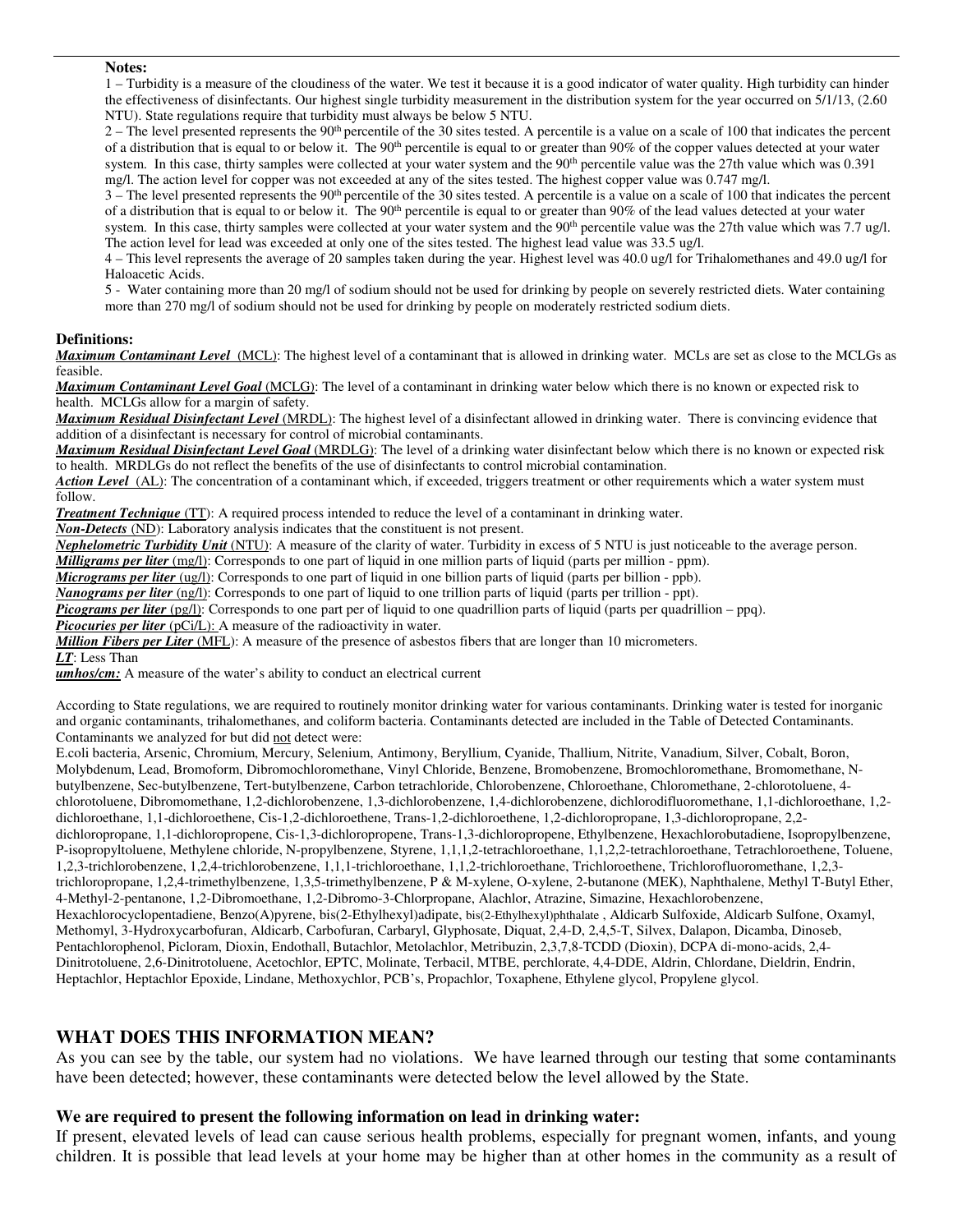materials used in your home's plumbing. The Village of Scarsdale is responsible for providing high quality drinking water, but cannot control the variety of materials used in plumbing components. When your water has been sitting for several hours, you can minimize the potential for lead exposure by flushing your tap for 30 seconds to 2 minutes before using water for drinking or cooking. If you are concerned about lead in your water, you may wish to have your water tested. Information on lead in drinking water, testing methods, and steps you can take to minimize exposure is available from the Safe Drinking Water Hotline (1-800-426-4791) or at http://www.epa.gov/safewater/lead.

## **IS OUR WATER SYSTEM MEETING OTHER RULES THAT GOVERN OPERATIONS?**

During 2013, our system was in compliance with applicable State drinking water operating, monitoring and reporting requirements.

## **Variances and Exemptions:**

In accordance with the Federal Safe Drinking Water Act of 1986 and New York State requirements regarding the quality of potable water, we submitted a request for filtration avoidance of our raw water sources for both the Reeves Newsom Water Supply Station and the Ardsley Road Pumping Station. We received a variance from the New York State Department of Health in December 1991. This variance is still in effect.

The Village of Scarsdale was granted a Biofilm Variance from the New York State Department of Health on August 29, 1994. The variance recognizes that the maximum contaminant level cannot be used to determine the public health significance of coliform bacteria being detected in the distribution system when biofilms, and not contaminated water, is in the system.

## **Information on Giardia**

Giardia is a microbial pathogen present in varying concentrations in many surface waters and groundwater under the influence of surface water. Giardia is removed/inactivated through a combination of filtration and disinfection or by disinfection. During 2013, as part of routine sampling, NYC collected 52 samples from their source water at Kensico Reservoir and analyzed them for Giardia cysts. Of these samples, 30 were confirmed positive. Therefore, our testing indicates the presence of Giardia in our source water. Current test methods do not allow us to determine if the organisms are dead or if they are capable of causing disease. Ingestion of Giardia may cause giardiasis, an intestinal illness. People exposed to Giardia may experience mild or severe diarrhea, or in some instances no symptoms at all. Fever is rarely present. Occasionally, some individuals will have chronic diarrhea over several weeks or a month, with significant weight loss. Giardiasis can be treated with anti-parasitic medication. Individuals with weakened immune systems should consult with their health care providers about what steps would best reduce their risks of becoming infected with Giardiasis. Individuals who think that they may have been exposed to Giardiasis should contact their health care providers immediately. The Giardia parasite is passed in the feces of an infected person or animal and may contaminate water or food. Person to person transmission may also occur in day care centers or other settings where handwashing practices are poor.

## **DO I NEED TO TAKE SPECIAL PRECAUTIONS?**

Although our drinking water met or exceeded state and federal regulations, some people may be more vulnerable to disease causing microorganisms or pathogens in drinking water than the general population. Immuno-compromised persons such as persons with cancer undergoing chemotherapy, persons who have undergone organ transplants, people with HIV/AIDS or other immune system disorders, some elderly, and infants can be particularly at risk from infections. These people should seek advice from their health care provider about their drinking water. EPA/CDC guidelines on appropriate means to lessen the risk of infection by Cryptosporidium, Giardia and other microbial pathogens are available from the Safe Drinking Water Hotline (800-426-4791).

## **INFORMATION ON FLUORIDE ADDITION**

Our system is one of the many drinking water systems in New York State that provides drinking water with a controlled, low level of fluoride for consumer dental health protection. Fluoride is added to your water coming from our Catskill Aqueduct Source by the New York City DEP before it is delivered to us. According to the United States Centers for Disease Control, fluoride is very effective in preventing cavities when present in drinking water at a properly controlled level. To ensure that the fluoride supplement in your water provides optimal dental protection monitor fluoride levels on